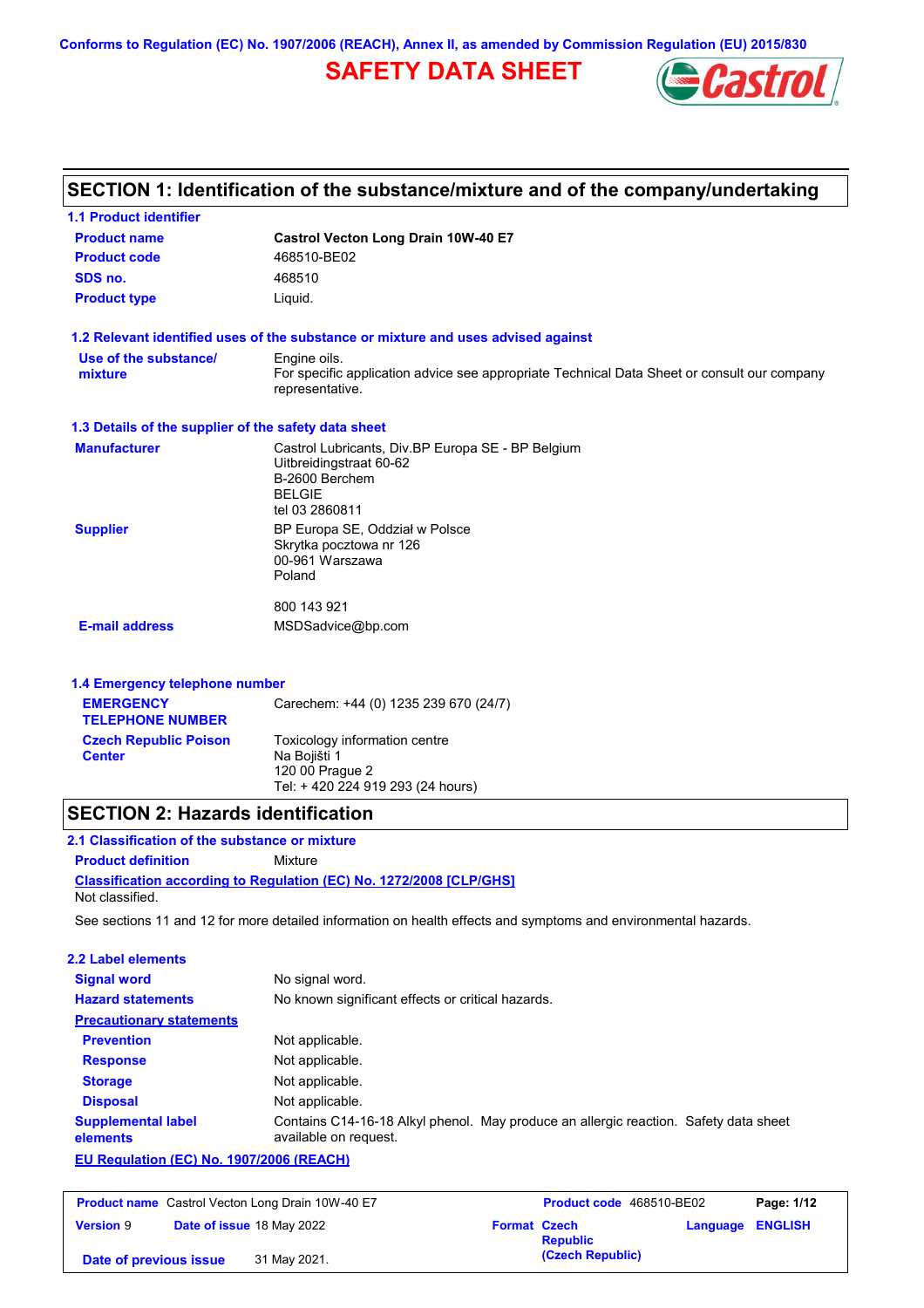### **SECTION 2: Hazards identification**

| <b>Annex XVII - Restrictions</b><br>on the manufacture.<br>placing on the market<br>and use of certain<br>dangerous substances,<br>mixtures and articles | Not applicable.                                                                                                                                                                                                                                                                                                                                                               |
|----------------------------------------------------------------------------------------------------------------------------------------------------------|-------------------------------------------------------------------------------------------------------------------------------------------------------------------------------------------------------------------------------------------------------------------------------------------------------------------------------------------------------------------------------|
| <b>Special packaging requirements</b>                                                                                                                    |                                                                                                                                                                                                                                                                                                                                                                               |
| <b>Containers to be fitted</b><br>with child-resistant<br>fastenings                                                                                     | Not applicable.                                                                                                                                                                                                                                                                                                                                                               |
| <b>Tactile warning of danger</b>                                                                                                                         | Not applicable.                                                                                                                                                                                                                                                                                                                                                               |
| 2.3 Other hazards                                                                                                                                        |                                                                                                                                                                                                                                                                                                                                                                               |
| <b>Results of PBT and vPvB</b><br>assessment                                                                                                             | Product does not meet the criteria for PBT or vPvB according to Regulation (EC) No. 1907/2006,<br>Annex XIII.                                                                                                                                                                                                                                                                 |
| <b>Product meets the criteria</b><br>for PBT or vPvB according<br>to Regulation (EC) No.<br>1907/2006, Annex XIII                                        | This mixture does not contain any substances that are assessed to be a PBT or a vPvB.                                                                                                                                                                                                                                                                                         |
| Other hazards which do<br>not result in classification                                                                                                   | Defatting to the skin.<br><b>USED ENGINE OILS</b><br>Used engine oil may contain hazardous components which have the potential to cause skin<br>cancer.<br>See Toxicological Information, section 11 of this Safety Data Sheet.<br>Experimental data on one or more of the components has been used to determine all or part of<br>the hazard classification of this product. |

### **SECTION 3: Composition/information on ingredients**

**3.2 Mixtures**

#### Mixture **Product definition**

Highly refined base oil (IP 346 DMSO extract < 3%). Proprietary performance additives.

| <b>Product/ingredient</b><br>name                                        | <b>Identifiers</b>                                                                   | $\frac{9}{6}$ | <b>Regulation (EC) No.</b><br>1272/2008 [CLP]                             | <b>Type</b> |
|--------------------------------------------------------------------------|--------------------------------------------------------------------------------------|---------------|---------------------------------------------------------------------------|-------------|
| Distillates (petroleum), hydrotreated<br>heavy paraffinic                | REACH #: 01-2119484627-25<br>EC: 265-157-1<br>CAS: 64742-54-7<br>Index: 649-467-00-8 | $≥50 - ≤75$   | Not classified.                                                           | $[2]$       |
| Base oil - unspecified                                                   | Varies - See Key to<br>abbreviations                                                 | $≥10 - ≤25$   | Not classified.                                                           | $[2]$       |
| Distillates (petroleum), hydrotreated<br>heavy paraffinic                | REACH #: 01-2119484627-25<br>EC: 265-157-1<br>CAS: 64742-54-7<br>Index: 649-467-00-8 | ≤5            | Asp. Tox. 1, H304                                                         | [1] [2]     |
| zinc bis[O-(6-methylheptyl)] bis[O-(sec-<br>butyl)] bis(dithiophosphate) | REACH #: 01-2119543726-33<br>EC: 298-577-9<br>CAS: 93819-94-4                        | 2.5           | <b>Skin Irrit. 2, H315</b><br>Eye Dam. 1, H318<br>Aquatic Chronic 2, H411 | $[1]$       |
| C14-16-18 Alkyl phenol                                                   | REACH #: 01-2119498288-19                                                            | -≤3           | Skin Sens. 1B, H317<br>STOT RE 2, H373                                    | $[1]$       |

**See Section 16 for the full text of the H statements declared above.**

#### **Type**

[1] Substance classified with a health or environmental hazard

[2] Substance with a workplace exposure limit

[3] Substance meets the criteria for PBT according to Regulation (EC) No. 1907/2006, Annex XIII

[4] Substance meets the criteria for vPvB according to Regulation (EC) No. 1907/2006, Annex XIII

[5] Substance of equivalent concern

[6] Additional disclosure due to company policy

Occupational exposure limits, if available, are listed in Section 8.

| <b>Product name</b> Castrol Vecton Long Drain 10W-40 E7 |  | Product code 468510-BE02  |                     | Page: 2/12       |                         |  |
|---------------------------------------------------------|--|---------------------------|---------------------|------------------|-------------------------|--|
| <b>Version 9</b>                                        |  | Date of issue 18 May 2022 | <b>Format Czech</b> | <b>Republic</b>  | <b>Language ENGLISH</b> |  |
| Date of previous issue                                  |  | 31 May 2021.              |                     | (Czech Republic) |                         |  |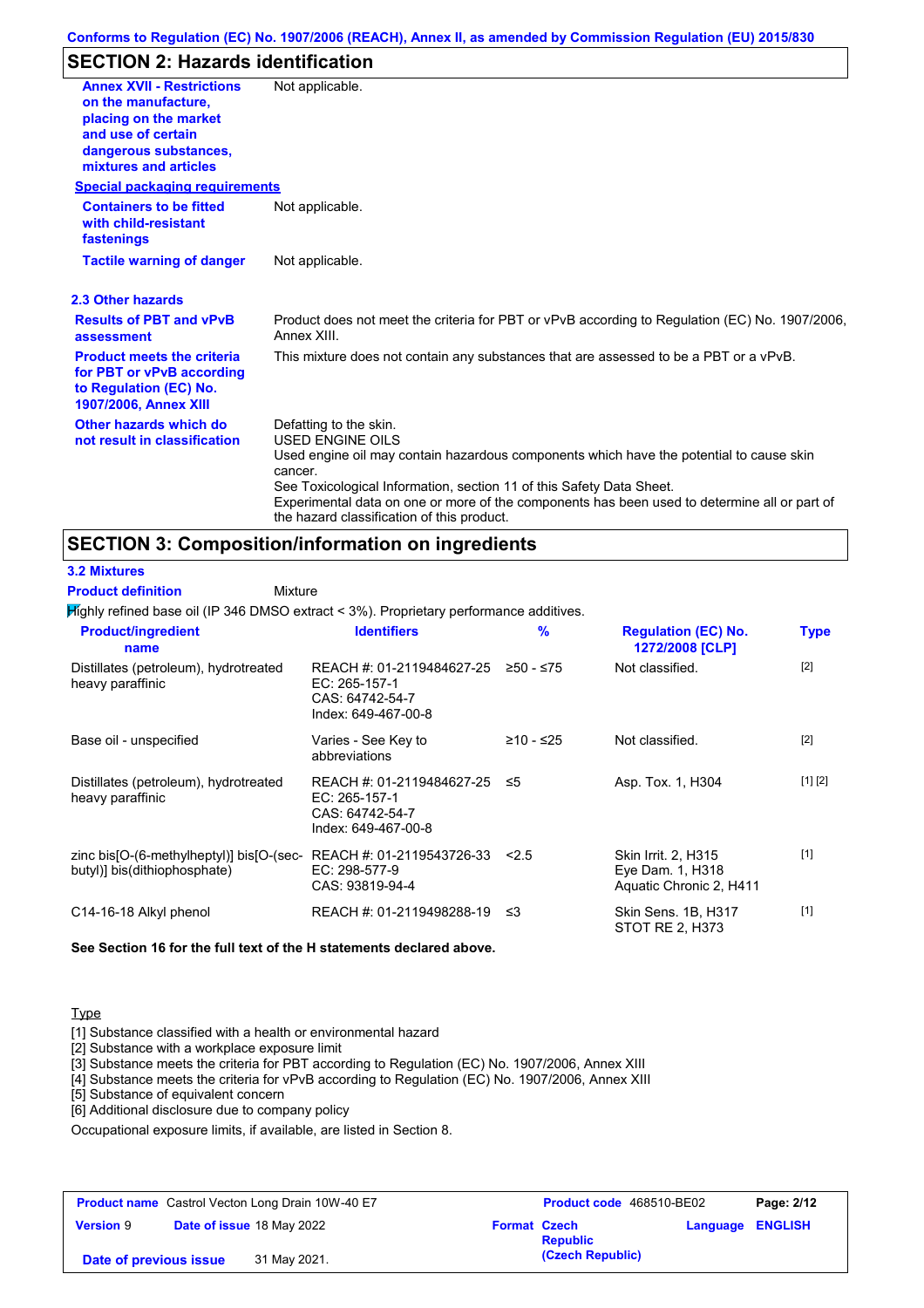### **SECTION 4: First aid measures**

| <b>4.1 Description of first aid measures</b> |                                                                                                                                                                                                                                         |
|----------------------------------------------|-----------------------------------------------------------------------------------------------------------------------------------------------------------------------------------------------------------------------------------------|
| Eye contact                                  | In case of contact, immediately flush eyes with plenty of water for at least 15 minutes. Eyelids<br>should be held away from the eyeball to ensure thorough rinsing. Check for and remove any<br>contact lenses. Get medical attention. |
| <b>Skin contact</b>                          | Wash skin thoroughly with soap and water or use recognised skin cleanser. Remove<br>contaminated clothing and shoes. Wash clothing before reuse. Clean shoes thoroughly before<br>reuse. Get medical attention if irritation develops.  |
| <b>Inhalation</b>                            | If inhaled, remove to fresh air. Get medical attention if symptoms occur.                                                                                                                                                               |
| <b>Ingestion</b>                             | Do not induce vomiting unless directed to do so by medical personnel. Get medical attention if<br>symptoms occur.                                                                                                                       |
| <b>Protection of first-aiders</b>            | No action shall be taken involving any personal risk or without suitable training. It may be<br>dangerous to the person providing aid to give mouth-to-mouth resuscitation.                                                             |

#### **4.2 Most important symptoms and effects, both acute and delayed**

See Section 11 for more detailed information on health effects and symptoms.

| <b>Potential acute health effects</b> |                                                                                                                                                           |
|---------------------------------------|-----------------------------------------------------------------------------------------------------------------------------------------------------------|
| <b>Inhalation</b>                     | Vapour inhalation under ambient conditions is not normally a problem due to low vapour<br>pressure.                                                       |
| <b>Ingestion</b>                      | No known significant effects or critical hazards.                                                                                                         |
| <b>Skin contact</b>                   | Defatting to the skin. May cause skin dryness and irritation. Not considered a skin sensitizer.<br>Based on data available for this or related materials. |
| Eye contact                           | Not classified as an eye irritant. Based on data available for this or related materials.                                                                 |
|                                       | Delayed and immediate effects as well as chronic effects from short and long-term exposure                                                                |
| <b>Inhalation</b>                     | Overexposure to the inhalation of airborne droplets or aerosols may cause irritation of the<br>respiratory tract.                                         |
| <b>Ingestion</b>                      | Ingestion of large quantities may cause nausea and diarrhoea.                                                                                             |
| <b>Skin contact</b>                   | Prolonged or repeated contact can defat the skin and lead to irritation and/or dermatitis.                                                                |
| <b>Eye contact</b>                    | Potential risk of transient stinging or redness if accidental eye contact occurs.                                                                         |

#### **4.3 Indication of any immediate medical attention and special treatment needed**

**Notes to physician** Treatment should in general be symptomatic and directed to relieving any effects.

## **SECTION 5: Firefighting measures**

| 5.1 Extinguishing media                                   |                                                                                                                                                                                                                                                                                                                                                                   |
|-----------------------------------------------------------|-------------------------------------------------------------------------------------------------------------------------------------------------------------------------------------------------------------------------------------------------------------------------------------------------------------------------------------------------------------------|
| <b>Suitable extinguishing</b><br>media                    | In case of fire, use foam, dry chemical or carbon dioxide extinguisher or spray.                                                                                                                                                                                                                                                                                  |
| <b>Unsuitable extinguishing</b><br>media                  | Do not use water jet. The use of a water jet may cause the fire to spread by splashing the<br>burning product.                                                                                                                                                                                                                                                    |
| 5.2 Special hazards arising from the substance or mixture |                                                                                                                                                                                                                                                                                                                                                                   |
| <b>Hazards from the</b><br>substance or mixture           | In a fire or if heated, a pressure increase will occur and the container may burst.                                                                                                                                                                                                                                                                               |
| <b>Hazardous combustion</b><br>products                   | Combustion products may include the following:<br>carbon oxides (CO, CO <sub>2</sub> ) (carbon monoxide, carbon dioxide)                                                                                                                                                                                                                                          |
| 5.3 Advice for firefighters                               |                                                                                                                                                                                                                                                                                                                                                                   |
| <b>Special precautions for</b><br>fire-fighters           | No action shall be taken involving any personal risk or without suitable training. Promptly<br>isolate the scene by removing all persons from the vicinity of the incident if there is a fire.                                                                                                                                                                    |
| <b>Special protective</b><br>equipment for fire-fighters  | Fire-fighters should wear appropriate protective equipment and self-contained breathing<br>apparatus (SCBA) with a full face-piece operated in positive pressure mode. Clothing for fire-<br>fighters (including helmets, protective boots and gloves) conforming to European standard EN<br>469 will provide a basic level of protection for chemical incidents. |

| <b>Product name</b> Castrol Vecton Long Drain 10W-40 E7 |                                  |              | Product code 468510-BE02 | Page: 3/12       |          |                |
|---------------------------------------------------------|----------------------------------|--------------|--------------------------|------------------|----------|----------------|
| <b>Version 9</b>                                        | <b>Date of issue 18 May 2022</b> |              | <b>Format Czech</b>      | <b>Republic</b>  | Language | <b>ENGLISH</b> |
| Date of previous issue                                  |                                  | 31 May 2021. |                          | (Czech Republic) |          |                |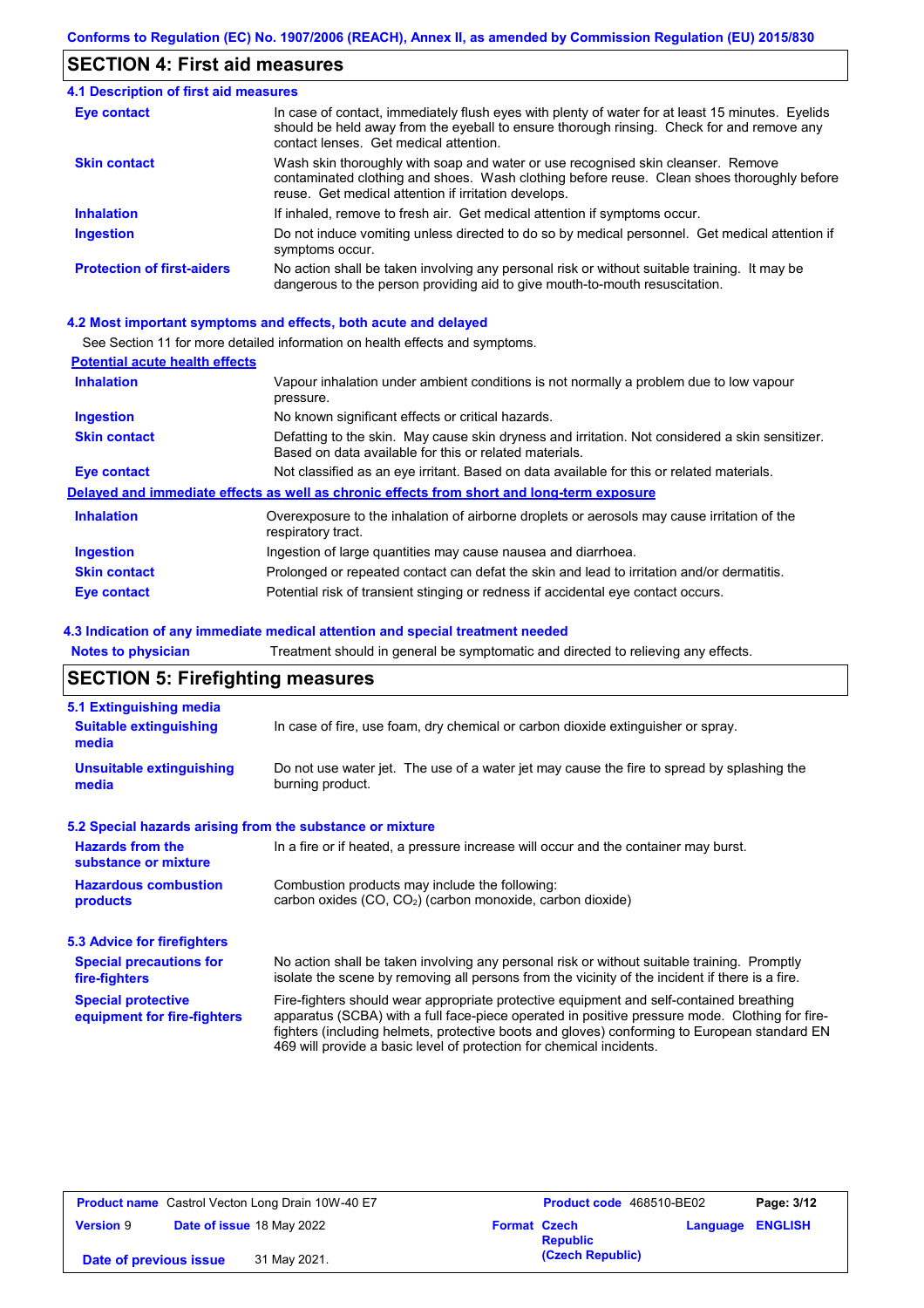## **SECTION 6: Accidental release measures**

| 6.1 Personal precautions, protective equipment and emergency procedures                                                                                                                                                                                                                                                                                                                        |
|------------------------------------------------------------------------------------------------------------------------------------------------------------------------------------------------------------------------------------------------------------------------------------------------------------------------------------------------------------------------------------------------|
| No action shall be taken involving any personal risk or without suitable training. Evacuate<br>surrounding areas. Keep unnecessary and unprotected personnel from entering. Do not touch<br>or walk through spilt material. Floors may be slippery; use care to avoid falling. Put on<br>appropriate personal protective equipment.                                                            |
| Entry into a confined space or poorly ventilated area contaminated with vapour, mist or fume is<br>extremely hazardous without the correct respiratory protective equipment and a safe system of<br>work. Wear self-contained breathing apparatus. Wear a suitable chemical protective suit.<br>Chemical resistant boots. See also the information in "For non-emergency personnel".           |
| Avoid dispersal of spilt material and runoff and contact with soil, waterways, drains and sewers.<br>Inform the relevant authorities if the product has caused environmental pollution (sewers,<br>waterways, soil or air).                                                                                                                                                                    |
| 6.3 Methods and material for containment and cleaning up                                                                                                                                                                                                                                                                                                                                       |
| Stop leak if without risk. Move containers from spill area. Absorb with an inert material and<br>place in an appropriate waste disposal container. Dispose of via a licensed waste disposal<br>contractor.                                                                                                                                                                                     |
| Stop leak if without risk. Move containers from spill area. Prevent entry into sewers, water<br>courses, basements or confined areas. Contain and collect spillage with non-combustible,<br>absorbent material e.g. sand, earth, vermiculite or diatomaceous earth and place in container<br>for disposal according to local regulations. Dispose of via a licensed waste disposal contractor. |
| See Section 1 for emergency contact information.<br>See Section 5 for firefighting measures.<br>See Section 8 for information on appropriate personal protective equipment.<br>See Section 12 for environmental precautions.                                                                                                                                                                   |
|                                                                                                                                                                                                                                                                                                                                                                                                |

#### **7.1 Precautions for safe handling**

| <b>Protective measures</b>                                                           | Put on appropriate personal protective equipment.                                                                                                                                                                                                                                                                                                                                                                                                                                        |  |  |  |  |
|--------------------------------------------------------------------------------------|------------------------------------------------------------------------------------------------------------------------------------------------------------------------------------------------------------------------------------------------------------------------------------------------------------------------------------------------------------------------------------------------------------------------------------------------------------------------------------------|--|--|--|--|
| <b>Advice on general</b><br>occupational hygiene                                     | Eating, drinking and smoking should be prohibited in areas where this material is handled,<br>stored and processed. Wash thoroughly after handling. Remove contaminated clothing and<br>protective equipment before entering eating areas. See also Section 8 for additional<br>information on hygiene measures.                                                                                                                                                                         |  |  |  |  |
| <b>7.2 Conditions for safe</b><br>storage, including any<br><i>incompatibilities</i> | Store in accordance with local requiations. Store in a dry, cool and well-ventilated area, away<br>from incompatible materials (see Section 10). Keep away from heat and direct sunlight. Keep<br>container tightly closed and sealed until ready for use. Containers that have been opened must<br>be carefully resealed and kept upright to prevent leakage. Store and use only in equipment/<br>containers designed for use with this product. Do not store in unlabelled containers. |  |  |  |  |
| <b>Not suitable</b>                                                                  | Prolonged exposure to elevated temperature                                                                                                                                                                                                                                                                                                                                                                                                                                               |  |  |  |  |
| 7.3 Specific end use(s)                                                              |                                                                                                                                                                                                                                                                                                                                                                                                                                                                                          |  |  |  |  |
| <b>Recommendations</b>                                                               | See section 1.2 and Exposure scenarios in annex, if applicable.                                                                                                                                                                                                                                                                                                                                                                                                                          |  |  |  |  |

## **SECTION 8: Exposure controls/personal protection**

| <b>8.1 Control parameters</b>                           |                                                                                                                                                                                                                                 |
|---------------------------------------------------------|---------------------------------------------------------------------------------------------------------------------------------------------------------------------------------------------------------------------------------|
| <b>Occupational exposure limits</b>                     |                                                                                                                                                                                                                                 |
| <b>Product/ingredient name</b>                          | <b>Exposure limit values</b>                                                                                                                                                                                                    |
| Distillates (petroleum), hydrotreated heavy paraffinic  | Government regulation of Czech Republic PEL/NPK-P (Czech<br>Republic).<br>TWA: 5 mg/m <sup>3</sup> 8 hours. Issued/Revised: 1/2003 Form: Aerosol<br>STEL: 10 mg/m <sup>3</sup> 15 minutes. Issued/Revised: 1/2003 Form: Aerosol |
| Base oil - unspecified                                  | Government regulation of Czech Republic PEL/NPK-P (Czech<br>Republic).<br>STEL: 10 mg/m <sup>3</sup> 15 minutes. Issued/Revised: 1/2003 Form: Aerosol<br>TWA: 5 mg/m <sup>3</sup> 8 hours. Issued/Revised: 1/2003 Form: Aerosol |
| Distillates (petroleum), hydrotreated heavy paraffinic  | Government regulation of Czech Republic PEL/NPK-P (Czech<br>Republic).<br>TWA: 5 mg/m <sup>3</sup> 8 hours. Issued/Revised: 1/2003 Form: Aerosol                                                                                |
| <b>Product name</b> Castrol Vecton Long Drain 10W-40 E7 | Product code 468510-BE02<br>Page: 4/12                                                                                                                                                                                          |
| <b>Version 9</b><br>Date of issue 18 May 2022           | <b>Format Czech</b><br><b>ENGLISH</b><br>Language<br><b>Republic</b>                                                                                                                                                            |
| 31 May 2021.<br>Date of previous issue                  | (Czech Republic)                                                                                                                                                                                                                |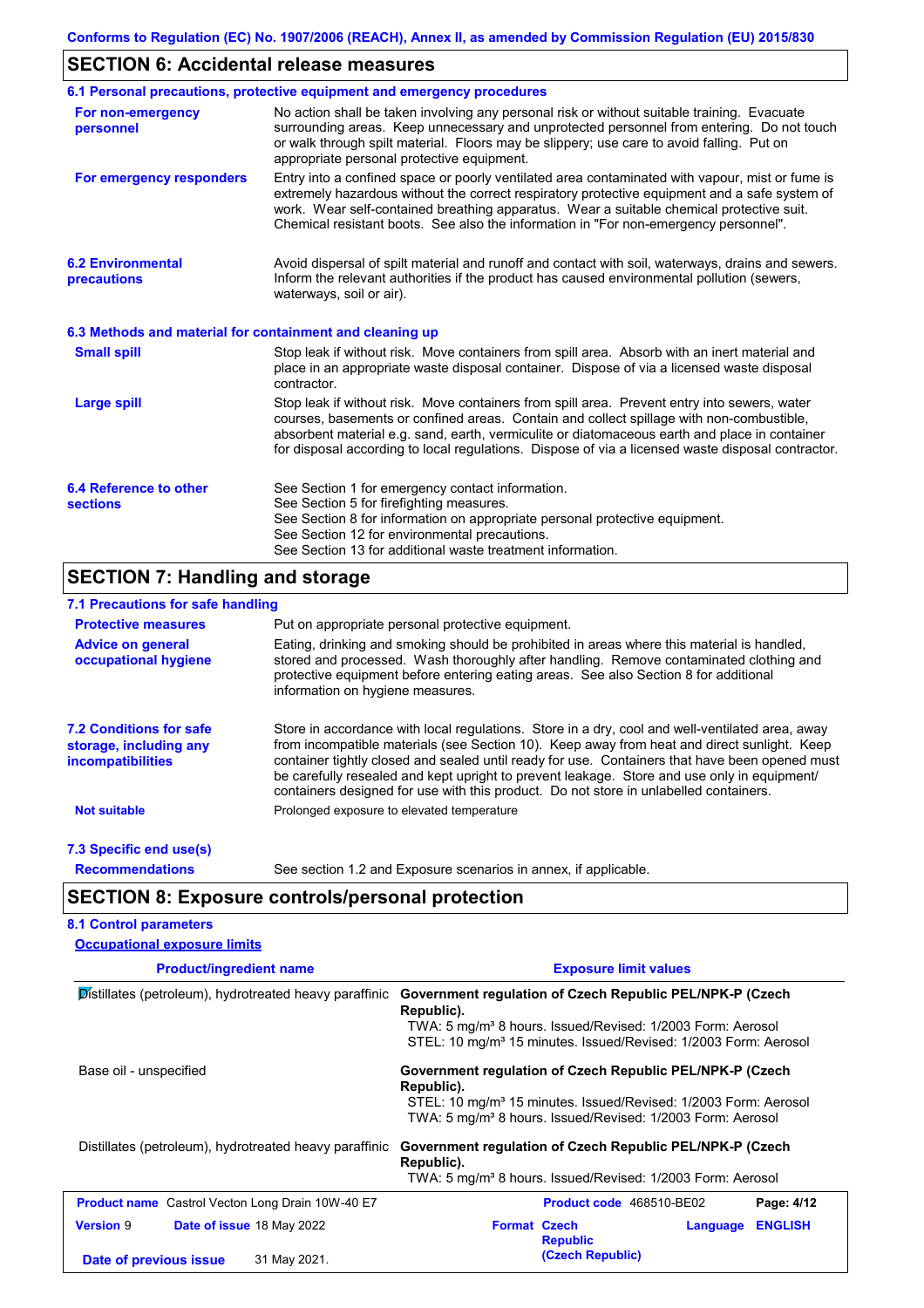### **SECTION 8: Exposure controls/personal protection**

STEL: 10 mg/m<sup>3</sup> 15 minutes. Issued/Revised: 1/2003 Form: Aerosol

Whilst specific OELs for certain components may be shown in this section, other components may be present in any mist, vapour or dust produced. Therefore, the specific OELs may not be applicable to the product as a whole and are provided for guidance only.

**Recommended monitoring procedures** If this product contains ingredients with exposure limits, personal, workplace atmosphere or biological monitoring may be required to determine the effectiveness of the ventilation or other control measures and/or the necessity to use respiratory protective equipment. Reference should be made to monitoring standards, such as the following: European Standard EN 689 (Workplace atmospheres - Guidance for the assessment of exposure by inhalation to chemical agents for comparison with limit values and measurement strategy) European Standard EN 14042 (Workplace atmospheres - Guide for the application and use of procedures for the assessment of exposure to chemical and biological agents) European Standard EN 482 (Workplace atmospheres - General requirements for the performance of procedures for the measurement of chemical agents) Reference to national guidance documents for methods for the determination of hazardous substances will also be required. Provide exhaust ventilation or other engineering controls to keep the relevant airborne concentrations below their respective occupational exposure limits. All activities involving chemicals should be assessed for their risks to health, to ensure No DNELs/DMELs available. **Predicted No Effect Concentration** No PNECs available **Derived No Effect Level**

| <b>8.2 Exposure controls</b>                      |                                                                                                                                                                                                                                                                                                                                                                                                                                                                                                                                                                                                                                                                                                                                                                                                                                                                                                                                                                                                         |                                     |          |                |
|---------------------------------------------------|---------------------------------------------------------------------------------------------------------------------------------------------------------------------------------------------------------------------------------------------------------------------------------------------------------------------------------------------------------------------------------------------------------------------------------------------------------------------------------------------------------------------------------------------------------------------------------------------------------------------------------------------------------------------------------------------------------------------------------------------------------------------------------------------------------------------------------------------------------------------------------------------------------------------------------------------------------------------------------------------------------|-------------------------------------|----------|----------------|
| <b>Appropriate engineering</b><br><b>controls</b> | Provide exhaust ventilation or other engineering controls to keep the relevant airborne<br>concentrations below their respective occupational exposure limits.<br>All activities involving chemicals should be assessed for their risks to health, to ensure<br>exposures are adequately controlled. Personal protective equipment should only be considered<br>after other forms of control measures (e.g. engineering controls) have been suitably evaluated.<br>Personal protective equipment should conform to appropriate standards, be suitable for use, be<br>kept in good condition and properly maintained.<br>Your supplier of personal protective equipment should be consulted for advice on selection and<br>appropriate standards. For further information contact your national organisation for standards.<br>The final choice of protective equipment will depend upon a risk assessment. It is important to<br>ensure that all items of personal protective equipment are compatible. |                                     |          |                |
| <b>Individual protection measures</b>             |                                                                                                                                                                                                                                                                                                                                                                                                                                                                                                                                                                                                                                                                                                                                                                                                                                                                                                                                                                                                         |                                     |          |                |
| <b>Hygiene measures</b>                           | Wash hands, forearms and face thoroughly after handling chemical products, before eating,<br>smoking and using the lavatory and at the end of the working period. Ensure that eyewash<br>stations and safety showers are close to the workstation location.                                                                                                                                                                                                                                                                                                                                                                                                                                                                                                                                                                                                                                                                                                                                             |                                     |          |                |
| <b>Respiratory protection</b>                     | In case of insufficient ventilation, wear suitable respiratory equipment.<br>The correct choice of respiratory protection depends upon the chemicals being handled, the<br>conditions of work and use, and the condition of the respiratory equipment. Safety procedures<br>should be developed for each intended application. Respiratory protection equipment should<br>therefore be chosen in consultation with the supplier/manufacturer and with a full assessment<br>of the working conditions.                                                                                                                                                                                                                                                                                                                                                                                                                                                                                                   |                                     |          |                |
| <b>Eye/face protection</b>                        | Safety glasses with side shields.                                                                                                                                                                                                                                                                                                                                                                                                                                                                                                                                                                                                                                                                                                                                                                                                                                                                                                                                                                       |                                     |          |                |
| <b>Skin protection</b>                            |                                                                                                                                                                                                                                                                                                                                                                                                                                                                                                                                                                                                                                                                                                                                                                                                                                                                                                                                                                                                         |                                     |          |                |
| <b>Hand protection</b>                            | <b>General Information:</b>                                                                                                                                                                                                                                                                                                                                                                                                                                                                                                                                                                                                                                                                                                                                                                                                                                                                                                                                                                             |                                     |          |                |
|                                                   | Because specific work environments and material handling practices vary, safety procedures<br>should be developed for each intended application. The correct choice of protective gloves<br>depends upon the chemicals being handled, and the conditions of work and use. Most gloves<br>provide protection for only a limited time before they must be discarded and replaced (even the<br>best chemically resistant gloves will break down after repeated chemical exposures).                                                                                                                                                                                                                                                                                                                                                                                                                                                                                                                        |                                     |          |                |
|                                                   | Gloves should be chosen in consultation with the supplier / manufacturer and taking account of<br>a full assessment of the working conditions.                                                                                                                                                                                                                                                                                                                                                                                                                                                                                                                                                                                                                                                                                                                                                                                                                                                          |                                     |          |                |
|                                                   | Recommended: Nitrile gloves.<br><b>Breakthrough time:</b>                                                                                                                                                                                                                                                                                                                                                                                                                                                                                                                                                                                                                                                                                                                                                                                                                                                                                                                                               |                                     |          |                |
|                                                   | Breakthrough time data are generated by glove manufacturers under laboratory test conditions<br>and represent how long a glove can be expected to provide effective permeation resistance. It<br>is important when following breakthrough time recommendations that actual workplace<br>conditions are taken into account. Always consult with your glove supplier for up-to-date<br>technical information on breakthrough times for the recommended glove type.<br>Our recommendations on the selection of gloves are as follows:                                                                                                                                                                                                                                                                                                                                                                                                                                                                      |                                     |          |                |
|                                                   | Continuous contact:                                                                                                                                                                                                                                                                                                                                                                                                                                                                                                                                                                                                                                                                                                                                                                                                                                                                                                                                                                                     |                                     |          |                |
| Product name Castrol Vecton Long Drain 10W-40 E7  |                                                                                                                                                                                                                                                                                                                                                                                                                                                                                                                                                                                                                                                                                                                                                                                                                                                                                                                                                                                                         | Product code 468510-BE02            |          | Page: 5/12     |
| <b>Version 9</b><br>Date of issue 18 May 2022     |                                                                                                                                                                                                                                                                                                                                                                                                                                                                                                                                                                                                                                                                                                                                                                                                                                                                                                                                                                                                         | <b>Format Czech</b>                 | Language | <b>ENGLISH</b> |
| Date of previous issue                            | 31 May 2021.                                                                                                                                                                                                                                                                                                                                                                                                                                                                                                                                                                                                                                                                                                                                                                                                                                                                                                                                                                                            | <b>Republic</b><br>(Czech Republic) |          |                |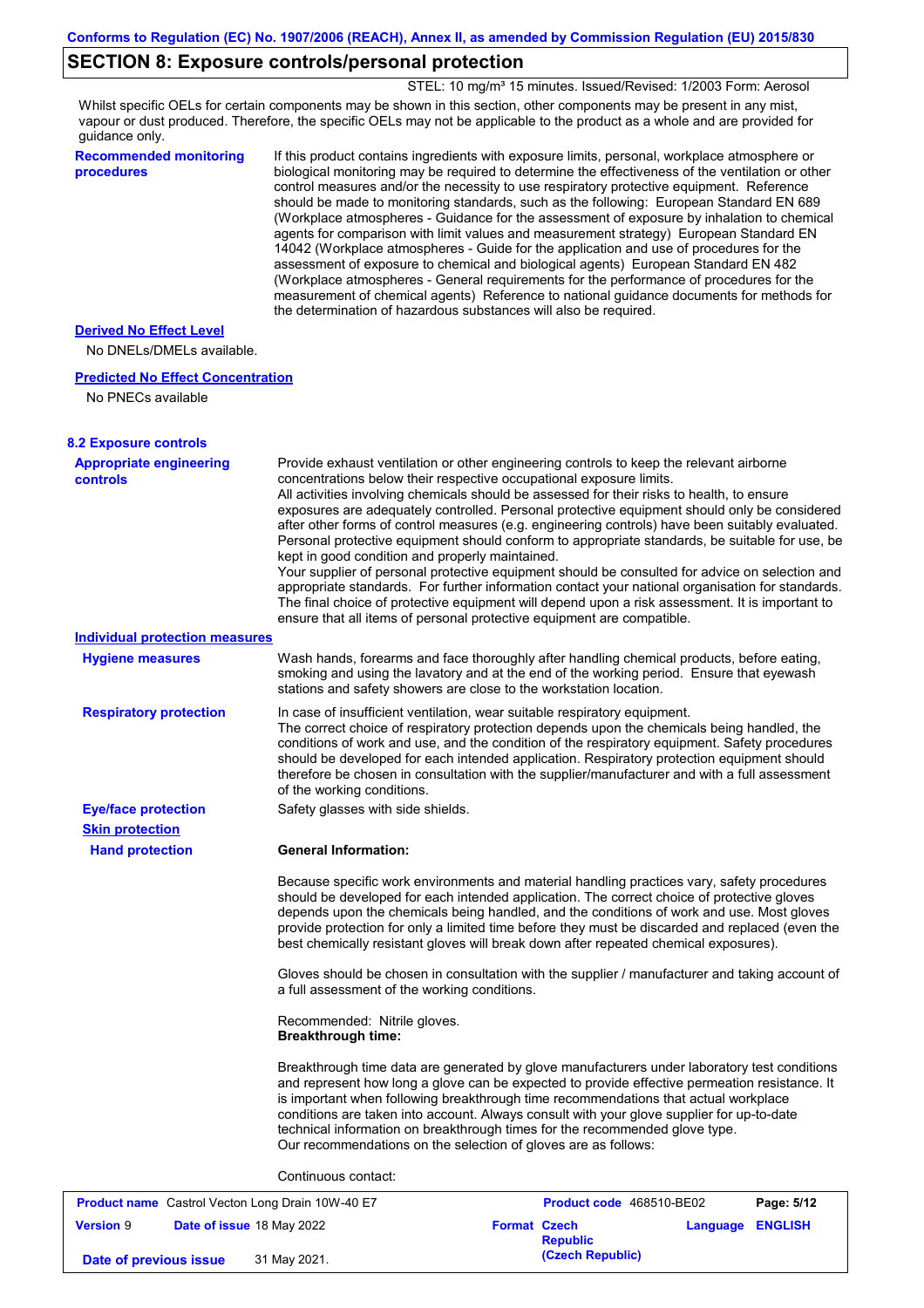### **SECTION 8: Exposure controls/personal protection**

Gloves with a minimum breakthrough time of 240 minutes, or >480 minutes if suitable gloves can be obtained.

If suitable gloves are not available to offer that level of protection, gloves with shorter breakthrough times may be acceptable as long as appropriate glove maintenance and replacement regimes are determined and adhered to.

Short-term / splash protection:

Recommended breakthrough times as above. It is recognised that for short-term, transient exposures, gloves with shorter breakthrough times may commonly be used. Therefore, appropriate maintenance and replacement regimes must be determined and rigorously followed. **Glove Thickness:** For general applications, we recommend gloves with a thickness typically greater than 0.35 mm. It should be emphasised that glove thickness is not necessarily a good predictor of glove resistance to a specific chemical, as the permeation efficiency of the glove will be dependent on the exact composition of the glove material. Therefore, glove selection should also be based on consideration of the task requirements and knowledge of breakthrough times. Glove thickness may also vary depending on the glove manufacturer, the glove type and the glove model. Therefore, the manufacturers' technical data should always be taken into account to ensure selection of the most appropriate glove for the task. Note: Depending on the activity being conducted, gloves of varying thickness may be required for specific tasks. For example: • Thinner gloves (down to 0.1 mm or less) may be required where a high degree of manual dexterity is needed. However, these gloves are only likely to give short duration protection and would normally be just for single use applications, then disposed of. • Thicker gloves (up to 3 mm or more) may be required where there is a mechanical (as well as a chemical) risk i.e. where there is abrasion or puncture potential. Use of protective clothing is good industrial practice. Personal protective equipment for the body should be selected based on the task being performed and the risks involved and should be approved by a specialist before handling this product. Cotton or polyester/cotton overalls will only provide protection against light superficial contamination that will not soak through to the skin. Overalls should be laundered on a regular basis. When the risk of skin exposure is high (e.g. when cleaning up spillages or if there is a risk of splashing) then chemical resistant aprons and/or impervious chemical suits and boots will be required. **Environmental exposure controls** Emissions from ventilation or work process equipment should be checked to ensure they comply with the requirements of environmental protection legislation. In some cases, fume scrubbers, filters or engineering modifications to the process equipment will be necessary to reduce emissions to acceptable levels. **Skin and body Refer to standards:** Respiratory protection: EN 529 Gloves: EN 420, EN 374 Eye protection: EN 166 Filtering half-mask: EN 149 Filtering half-mask with valve: EN 405 Half-mask: EN 140 plus filter Full-face mask: EN 136 plus filter Particulate filters: EN 143 Gas/combined filters: EN 14387

### **SECTION 9: Physical and chemical properties**

The conditions of measurement of all properties are at standard temperature and pressure unless otherwise indicated.

#### **9.1 Information on basic physical and chemical properties**

| <b>Appearance</b>      |                                                         |                                                    |                |
|------------------------|---------------------------------------------------------|----------------------------------------------------|----------------|
| <b>Physical state</b>  | Liguid.                                                 |                                                    |                |
| <b>Colour</b>          | Amber. [Light]                                          |                                                    |                |
| <b>Odour</b>           | Not available.                                          |                                                    |                |
|                        | <b>Product name</b> Castrol Vecton Long Drain 10W-40 E7 | Product code 468510-BE02                           | Page: 6/12     |
| <b>Version 9</b>       | Date of issue 18 May 2022                               | <b>Format Czech</b><br>Language<br><b>Republic</b> | <b>ENGLISH</b> |
| Date of previous issue | 31 May 2021.                                            | (Czech Republic)                                   |                |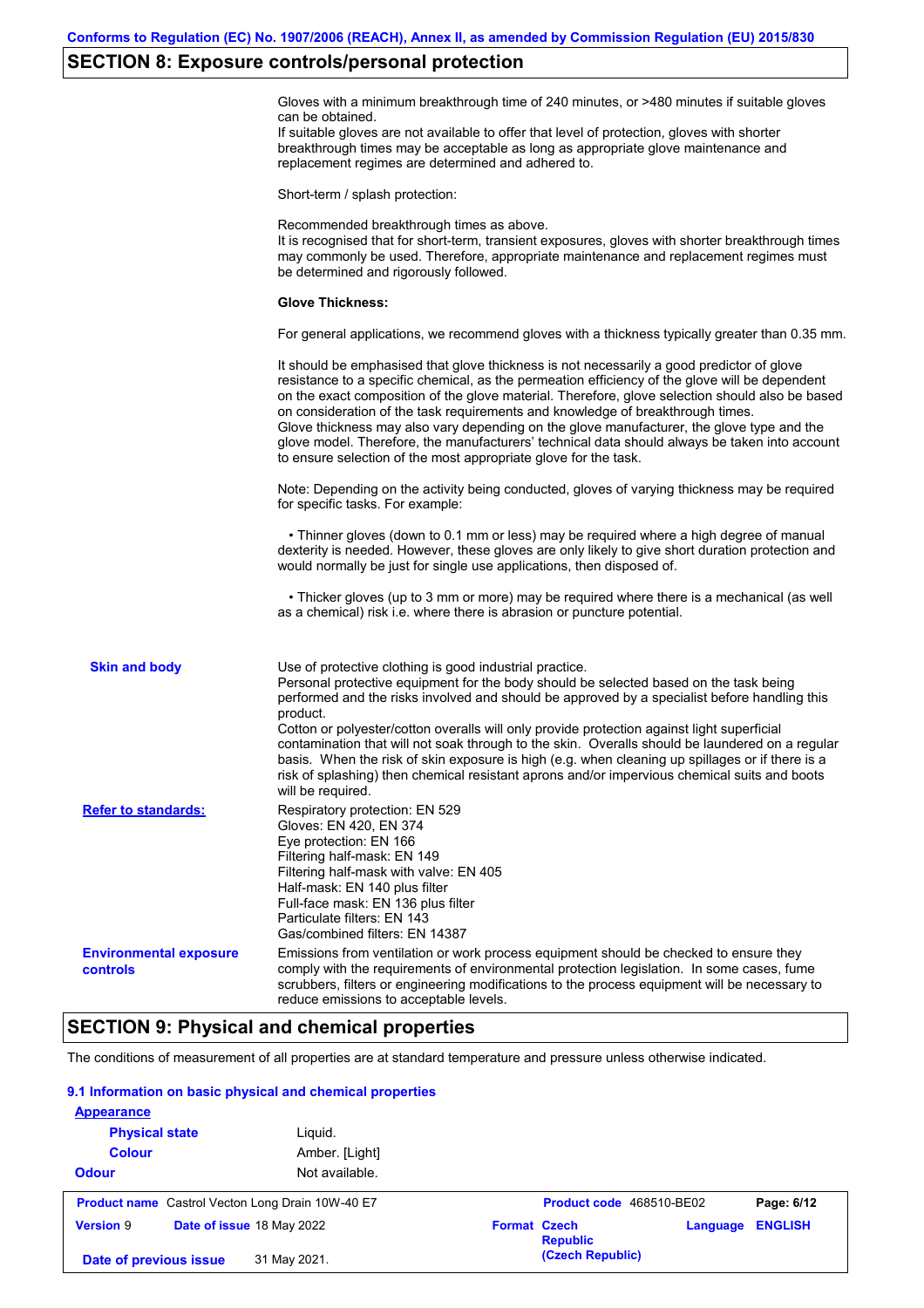### **SECTION 9: Physical and chemical properties**

| <b>Odour threshold</b>                                 | Not available.                                 |
|--------------------------------------------------------|------------------------------------------------|
| рH                                                     | Not applicable.                                |
| <b>Melting point/freezing point</b>                    | Not available.                                 |
| Initial boiling point and boiling<br>range             | Not available.                                 |
| <b>Pour point</b>                                      | -42 $^{\circ}$ C                               |
| <b>Flash point</b>                                     | Closed cup: $210^{\circ}$ C (410 $^{\circ}$ F) |
| <b>Evaporation rate</b>                                | Not available.                                 |
| Flammability (solid, gas)                              | Not available.                                 |
| <b>Upper/lower flammability or</b><br>explosive limits | Not available.                                 |
| <b>Vapour pressure</b>                                 | Not available.                                 |

|                                                   |                                                                                                                                          |           |         | Vapour Pressure at 20°C |                      | Vapour pressure at 50°C |               |
|---------------------------------------------------|------------------------------------------------------------------------------------------------------------------------------------------|-----------|---------|-------------------------|----------------------|-------------------------|---------------|
|                                                   | <b>Ingredient name</b>                                                                                                                   | mm Hg kPa |         | <b>Method</b>           | m <sub>m</sub><br>Hg | kPa                     | <b>Method</b> |
|                                                   | Distillates (petroleum),<br>hydrotreated heavy<br>paraffinic                                                                             | < 0.08    | < 0.011 | <b>ASTM D 5191</b>      |                      |                         |               |
|                                                   | Distillates (petroleum),<br>hydrotreated heavy<br>paraffinic                                                                             | < 0.08    | < 0.011 | <b>ASTM D 5191</b>      |                      |                         |               |
| <b>Vapour density</b>                             | Not available.                                                                                                                           |           |         |                         |                      |                         |               |
| <b>Relative density</b>                           | Not available.                                                                                                                           |           |         |                         |                      |                         |               |
| <b>Density</b>                                    | <1000 kg/m <sup>3</sup> (<1 g/cm <sup>3</sup> ) at 15 <sup>°</sup> C                                                                     |           |         |                         |                      |                         |               |
| <b>Solubility(ies)</b>                            | insoluble in water.                                                                                                                      |           |         |                         |                      |                         |               |
| <b>Partition coefficient: n-octanol/</b><br>water | Mot applicable.                                                                                                                          |           |         |                         |                      |                         |               |
| <b>Auto-ignition temperature</b>                  | Not available.                                                                                                                           |           |         |                         |                      |                         |               |
| <b>Decomposition temperature</b>                  | Not available.                                                                                                                           |           |         |                         |                      |                         |               |
| <b>Viscosity</b>                                  | Kinematic: 86.3 mm <sup>2</sup> /s (86.3 cSt) at 40°C<br>Kinematic: 12.5 to 16.3 mm <sup>2</sup> /s (12.5 to 16.3 cSt) at 100°C          |           |         |                         |                      |                         |               |
| <b>Explosive properties</b>                       | Not available.                                                                                                                           |           |         |                         |                      |                         |               |
| <b>Oxidising properties</b>                       | Not available.                                                                                                                           |           |         |                         |                      |                         |               |
| <b>Particle characteristics</b>                   |                                                                                                                                          |           |         |                         |                      |                         |               |
| <b>Median particle size</b>                       | Mot applicable.                                                                                                                          |           |         |                         |                      |                         |               |
| 9.2 Other information                             |                                                                                                                                          |           |         |                         |                      |                         |               |
| No additional information.                        |                                                                                                                                          |           |         |                         |                      |                         |               |
| <b>SECTION 10: Stability and reactivity</b>       |                                                                                                                                          |           |         |                         |                      |                         |               |
| <b>10.1 Reactivity</b>                            | No specific test data available for this product. Refer to Conditions to avoid and Incompatible<br>materials for additional information. |           |         |                         |                      |                         |               |
| <b>10.2 Chemical stability</b>                    | The product is stable.                                                                                                                   |           |         |                         |                      |                         |               |
| 10.3 Possibility of                               | Under normal conditions of storage and use, hazardous reactions will not occur.                                                          |           |         |                         |                      |                         |               |
| hazardous reactions                               | Under normal conditions of storage and use, hazardous polymerisation will not occur.                                                     |           |         |                         |                      |                         |               |
| <b>10.4 Conditions to avoid</b>                   | Avoid all possible sources of ignition (spark or flame).                                                                                 |           |         |                         |                      |                         |               |

**10.5 Incompatible materials** Reactive or incompatible with the following materials: oxidising materials.

**10.6 Hazardous decomposition products** Under normal conditions of storage and use, hazardous decomposition products should not be produced.

|                        | <b>Product name</b> Castrol Vecton Long Drain 10W-40 E7 | <b>Product code</b> 468510-BE02        |                         | Page: 7/12 |
|------------------------|---------------------------------------------------------|----------------------------------------|-------------------------|------------|
| <b>Version 9</b>       | Date of issue 18 May 2022                               | <b>Format Czech</b><br><b>Republic</b> | <b>Language ENGLISH</b> |            |
| Date of previous issue | 31 May 2021.                                            | (Czech Republic)                       |                         |            |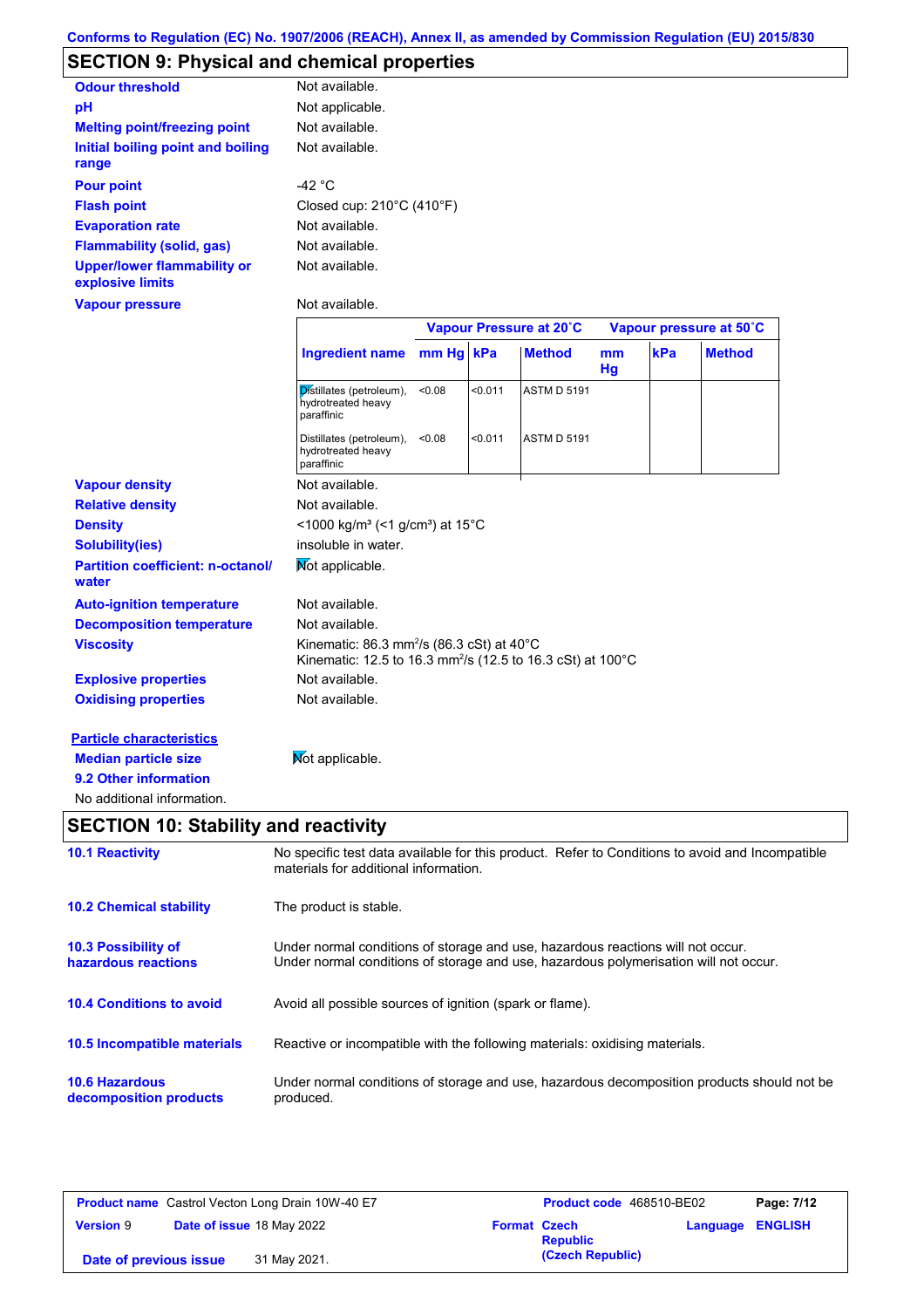### **SECTION 11: Toxicological information**

#### **11.1 Information on toxicological effects**

**Acute toxicity estimates**

| <u>Acute toxicity estimates</u>                                                            |                                                                                                                                                                                                                                                                                                                                                                                                                 |                  |                          |                                       |                                          |                                                     |
|--------------------------------------------------------------------------------------------|-----------------------------------------------------------------------------------------------------------------------------------------------------------------------------------------------------------------------------------------------------------------------------------------------------------------------------------------------------------------------------------------------------------------|------------------|--------------------------|---------------------------------------|------------------------------------------|-----------------------------------------------------|
| <b>Product/ingredient name</b>                                                             |                                                                                                                                                                                                                                                                                                                                                                                                                 | Oral (mg/<br>kg) | <b>Dermal</b><br>(mg/kg) | <b>Inhalation</b><br>(gases)<br>(ppm) | <b>Inhalation</b><br>(vapours)<br>(mg/l) | <b>Inhalation</b><br>(dusts<br>and mists)<br>(mg/l) |
| Phosphorodithioic acid, mixed O,O-bis(sec-Bu and                                           |                                                                                                                                                                                                                                                                                                                                                                                                                 | 2500             | N/A                      | N/A                                   | N/A                                      | N/A                                                 |
| isooctyl) esters, zinc salts<br>Long chain alkyl phenol                                    |                                                                                                                                                                                                                                                                                                                                                                                                                 | 2500             | N/A                      | N/A                                   | N/A                                      | N/A                                                 |
| <b>Information on likely</b>                                                               | Routes of entry anticipated: Dermal, Inhalation.                                                                                                                                                                                                                                                                                                                                                                |                  |                          |                                       |                                          |                                                     |
| routes of exposure                                                                         |                                                                                                                                                                                                                                                                                                                                                                                                                 |                  |                          |                                       |                                          |                                                     |
| <b>Potential acute health effects</b>                                                      |                                                                                                                                                                                                                                                                                                                                                                                                                 |                  |                          |                                       |                                          |                                                     |
| <b>Inhalation</b>                                                                          | Vapour inhalation under ambient conditions is not normally a problem due to low vapour<br>pressure.                                                                                                                                                                                                                                                                                                             |                  |                          |                                       |                                          |                                                     |
| <b>Ingestion</b>                                                                           | No known significant effects or critical hazards.                                                                                                                                                                                                                                                                                                                                                               |                  |                          |                                       |                                          |                                                     |
| <b>Skin contact</b>                                                                        | Defatting to the skin. May cause skin dryness and irritation. Not considered a skin sensitizer.<br>Based on data available for this or related materials.                                                                                                                                                                                                                                                       |                  |                          |                                       |                                          |                                                     |
| <b>Eye contact</b>                                                                         | Not classified as an eye irritant. Based on data available for this or related materials.                                                                                                                                                                                                                                                                                                                       |                  |                          |                                       |                                          |                                                     |
| Symptoms related to the physical, chemical and toxicological characteristics               |                                                                                                                                                                                                                                                                                                                                                                                                                 |                  |                          |                                       |                                          |                                                     |
| <b>Inhalation</b>                                                                          | No specific data.                                                                                                                                                                                                                                                                                                                                                                                               |                  |                          |                                       |                                          |                                                     |
| <b>Ingestion</b>                                                                           | No specific data.                                                                                                                                                                                                                                                                                                                                                                                               |                  |                          |                                       |                                          |                                                     |
| <b>Skin contact</b>                                                                        | Adverse symptoms may include the following:<br>irritation<br>dryness<br>cracking                                                                                                                                                                                                                                                                                                                                |                  |                          |                                       |                                          |                                                     |
| <b>Eye contact</b>                                                                         | No specific data.                                                                                                                                                                                                                                                                                                                                                                                               |                  |                          |                                       |                                          |                                                     |
| Delayed and immediate effects as well as chronic effects from short and long-term exposure |                                                                                                                                                                                                                                                                                                                                                                                                                 |                  |                          |                                       |                                          |                                                     |
| <b>Inhalation</b>                                                                          | Overexposure to the inhalation of airborne droplets or aerosols may cause irritation of the<br>respiratory tract.                                                                                                                                                                                                                                                                                               |                  |                          |                                       |                                          |                                                     |
| <b>Ingestion</b>                                                                           | Ingestion of large quantities may cause nausea and diarrhoea.                                                                                                                                                                                                                                                                                                                                                   |                  |                          |                                       |                                          |                                                     |
| <b>Skin contact</b>                                                                        | Prolonged or repeated contact can defat the skin and lead to irritation and/or dermatitis.                                                                                                                                                                                                                                                                                                                      |                  |                          |                                       |                                          |                                                     |
| <b>Eye contact</b>                                                                         | Potential risk of transient stinging or redness if accidental eye contact occurs.                                                                                                                                                                                                                                                                                                                               |                  |                          |                                       |                                          |                                                     |
| <b>Potential chronic health effects</b>                                                    |                                                                                                                                                                                                                                                                                                                                                                                                                 |                  |                          |                                       |                                          |                                                     |
| <b>General</b>                                                                             | <b>USED ENGINE OILS</b><br>Combustion products resulting from the operation of internal combustion engines contaminate<br>engine oils during use. Used engine oil may contain hazardous components which have the<br>potential to cause skin cancer. Frequent or prolonged contact with all types and makes of used<br>engine oil must therefore be avoided and a high standard of personal hygiene maintained. |                  |                          |                                       |                                          |                                                     |
| <b>Carcinogenicity</b>                                                                     | No known significant effects or critical hazards.                                                                                                                                                                                                                                                                                                                                                               |                  |                          |                                       |                                          |                                                     |
| <b>Mutagenicity</b>                                                                        | No known significant effects or critical hazards.                                                                                                                                                                                                                                                                                                                                                               |                  |                          |                                       |                                          |                                                     |
| <b>Developmental effects</b>                                                               | No known significant effects or critical hazards.                                                                                                                                                                                                                                                                                                                                                               |                  |                          |                                       |                                          |                                                     |
| <b>Fertility effects</b>                                                                   | No known significant effects or critical hazards.                                                                                                                                                                                                                                                                                                                                                               |                  |                          |                                       |                                          |                                                     |
| <b>SECTION 12: Ecological information</b>                                                  |                                                                                                                                                                                                                                                                                                                                                                                                                 |                  |                          |                                       |                                          |                                                     |
| <b>12.1 Toxicity</b>                                                                       |                                                                                                                                                                                                                                                                                                                                                                                                                 |                  |                          |                                       |                                          |                                                     |
| <b>Environmental hazards</b>                                                               | Not classified as dangerous                                                                                                                                                                                                                                                                                                                                                                                     |                  |                          |                                       |                                          |                                                     |
| <b>12.2 Persistence and degradability</b>                                                  |                                                                                                                                                                                                                                                                                                                                                                                                                 |                  |                          |                                       |                                          |                                                     |
| Partially biodegradable.                                                                   |                                                                                                                                                                                                                                                                                                                                                                                                                 |                  |                          |                                       |                                          |                                                     |
| <b>12.3 Bioaccumulative potential</b>                                                      |                                                                                                                                                                                                                                                                                                                                                                                                                 |                  |                          |                                       |                                          |                                                     |
| This product is not expected to bioaccumulate through food chains in the environment.      |                                                                                                                                                                                                                                                                                                                                                                                                                 |                  |                          |                                       |                                          |                                                     |
| 12.4 Mobility in soil                                                                      |                                                                                                                                                                                                                                                                                                                                                                                                                 |                  |                          |                                       |                                          |                                                     |
| <b>Soil/water partition</b>                                                                | Not available.                                                                                                                                                                                                                                                                                                                                                                                                  |                  |                          |                                       |                                          |                                                     |

**coefficient (KOC)**

**Mobility** Spillages may penetrate the soil causing ground water contamination.

| <b>Product name</b> Castrol Vecton Long Drain 10W-40 E7 |  | Product code 468510-BE02  | Page: 8/12          |                  |                         |  |
|---------------------------------------------------------|--|---------------------------|---------------------|------------------|-------------------------|--|
| <b>Version 9</b>                                        |  | Date of issue 18 May 2022 | <b>Format Czech</b> | <b>Republic</b>  | <b>Language ENGLISH</b> |  |
| Date of previous issue                                  |  | 31 May 2021.              |                     | (Czech Republic) |                         |  |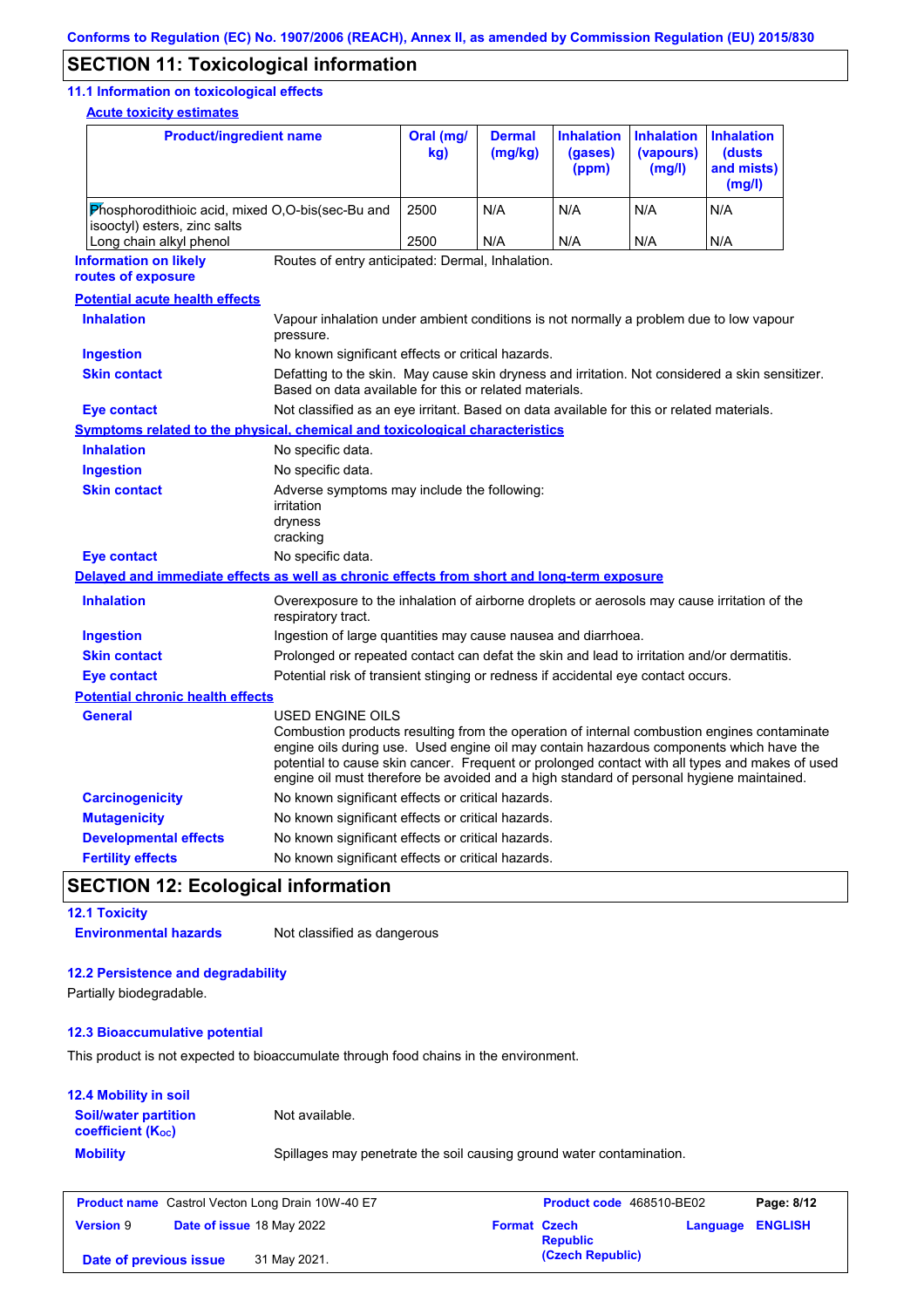### **SECTION 12: Ecological information**

**12.5 Results of PBT and vPvB assessment**

Product does not meet the criteria for PBT or vPvB according to Regulation (EC) No. 1907/2006, Annex XIII.

#### **12.6 Other adverse effects**

**Other ecological information**

Spills may form a film on water surfaces causing physical damage to organisms. Oxygen transfer could also be impaired.

### **SECTION 13: Disposal considerations**

#### **European waste catalogue (EWC) Hazardous waste** Yes. Where possible, arrange for product to be recycled. Dispose of via an authorised person/ licensed waste disposal contractor in accordance with local regulations. **Methods of disposal 13.1 Waste treatment methods Product Waste code Waste designation**

13 02 08\* **our leading of the engine, gear and lubricating oils** However, deviation from the intended use and/or the presence of any potential contaminants may require an alternative waste

disposal code to be assigned by the end user.

#### **Packaging**

| <b>Methods of disposal</b> | Where possible, arrange for product to be recycled. Dispose of via an authorised person/<br>licensed waste disposal contractor in accordance with local regulations.                                                                                                                                                                                                                                                                                                                            |
|----------------------------|-------------------------------------------------------------------------------------------------------------------------------------------------------------------------------------------------------------------------------------------------------------------------------------------------------------------------------------------------------------------------------------------------------------------------------------------------------------------------------------------------|
| <b>Special precautions</b> | This material and its container must be disposed of in a safe way. Care should be taken when<br>handling emptied containers that have not been cleaned or rinsed out. Empty containers or<br>liners may retain some product residues. Empty containers represent a fire hazard as they may<br>contain flammable product residues and vapour. Never weld, solder or braze empty containers.<br>Avoid dispersal of spilt material and runoff and contact with soil, waterways, drains and sewers. |
| <b>References</b>          | Commission 2014/955/EU<br>Directive 2008/98/EC                                                                                                                                                                                                                                                                                                                                                                                                                                                  |

### **SECTION 14: Transport information**

|                                                | <b>ADR/RID</b> | <b>ADN</b>     | <b>IMDG</b>    | <b>IATA</b>    |
|------------------------------------------------|----------------|----------------|----------------|----------------|
| 14.1 UN number                                 | Not regulated. | Not regulated. | Not regulated. | Not regulated. |
| 14.2 UN proper<br>shipping name                |                |                |                |                |
| <b>14.3 Transport</b><br>hazard class(es)      |                |                |                |                |
| 14.4 Packing<br>group                          |                |                |                |                |
| 14.5<br><b>Environmental</b><br><b>hazards</b> | No.            | No.            | No.            | No.            |
| <b>Additional</b><br>information               |                |                |                | -              |

**14.6 Special precautions for user** Not available.

**14.7 Transport in bulk according to IMO instruments**

Not available.

|                        | <b>Product name</b> Castrol Vecton Long Drain 10W-40 E7 |                     | Product code 468510-BE02 |                  | Page: 9/12 |
|------------------------|---------------------------------------------------------|---------------------|--------------------------|------------------|------------|
| <b>Version 9</b>       | Date of issue 18 May 2022                               | <b>Format Czech</b> | <b>Republic</b>          | Language ENGLISH |            |
| Date of previous issue | 31 May 2021.                                            |                     | (Czech Republic)         |                  |            |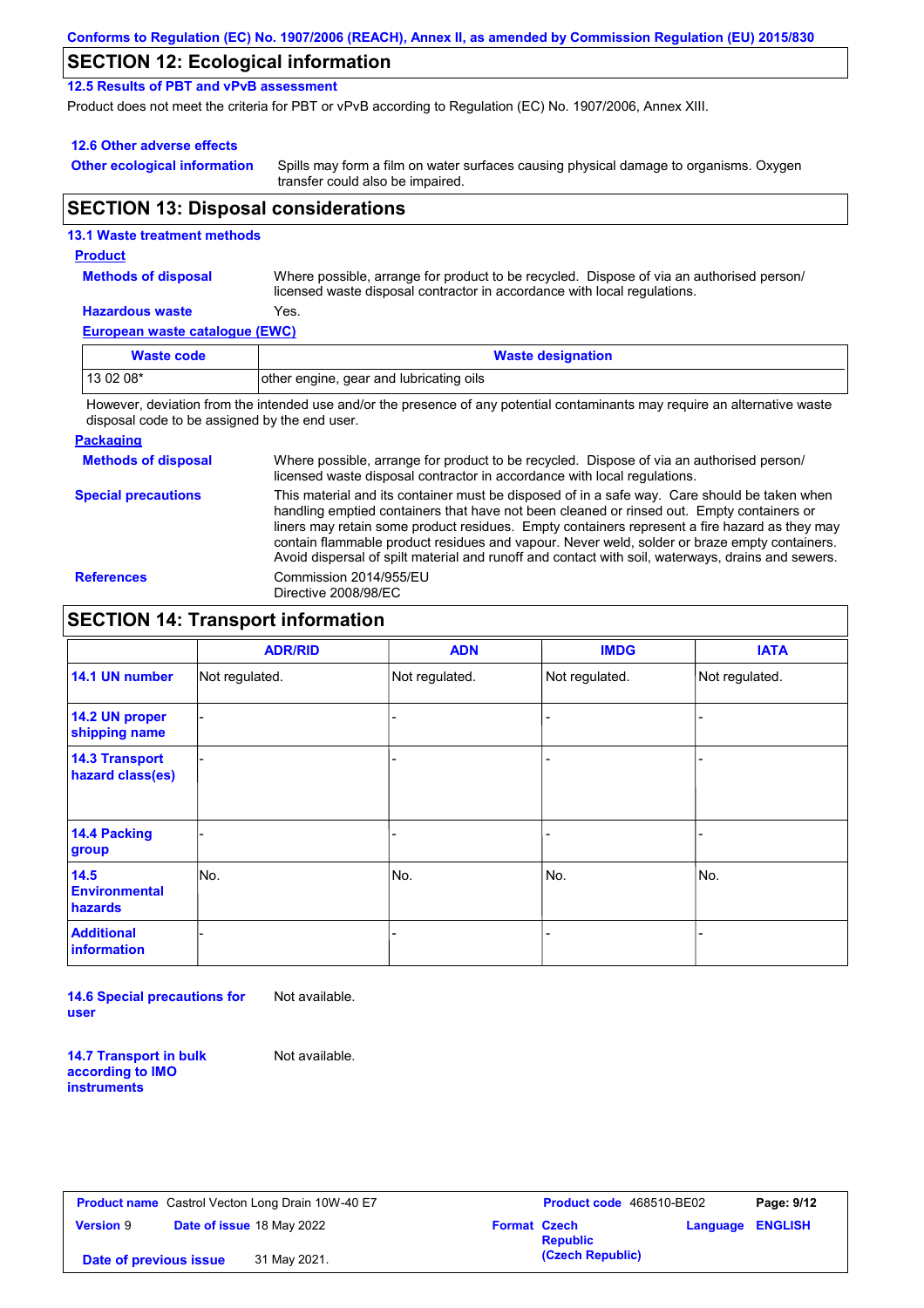### **SECTION 15: Regulatory information**

|                                                                 | 15.1 Safety, health and environmental regulations/legislation specific for the substance or mixture                                                                                       |
|-----------------------------------------------------------------|-------------------------------------------------------------------------------------------------------------------------------------------------------------------------------------------|
| EU Regulation (EC) No. 1907/2006 (REACH)                        |                                                                                                                                                                                           |
| <b>Annex XIV - List of substances subject to authorisation</b>  |                                                                                                                                                                                           |
| <b>Annex XIV</b>                                                |                                                                                                                                                                                           |
| None of the components are listed.                              |                                                                                                                                                                                           |
| <b>Substances of very high concern</b>                          |                                                                                                                                                                                           |
| None of the components are listed.                              |                                                                                                                                                                                           |
| EU Regulation (EC) No. 1907/2006 (REACH)                        |                                                                                                                                                                                           |
| <b>Annex XVII - Restrictions</b>                                | Not applicable.                                                                                                                                                                           |
| on the manufacture,                                             |                                                                                                                                                                                           |
| placing on the market<br>and use of certain                     |                                                                                                                                                                                           |
| dangerous substances,                                           |                                                                                                                                                                                           |
| mixtures and articles                                           |                                                                                                                                                                                           |
| <b>Other regulations</b>                                        |                                                                                                                                                                                           |
| <b>REACH Status</b>                                             | The company, as identified in Section 1, sells this product in the EU in compliance with the<br>current requirements of REACH.                                                            |
| <b>United States inventory</b><br>(TSCA 8b)                     | At least one component is not listed.                                                                                                                                                     |
| <b>Australia inventory (AIIC)</b>                               | At least one component is not listed.                                                                                                                                                     |
| <b>Canada inventory</b>                                         | At least one component is not listed.                                                                                                                                                     |
| <b>China inventory (IECSC)</b>                                  | At least one component is not listed.                                                                                                                                                     |
| <b>Japan inventory (CSCL)</b>                                   | At least one component is not listed.                                                                                                                                                     |
| <b>Korea inventory (KECI)</b>                                   | All components are listed or exempted.                                                                                                                                                    |
| <b>Philippines inventory</b><br>(PICCS)                         | At least one component is not listed.                                                                                                                                                     |
| <b>Taiwan Chemical</b><br><b>Substances Inventory</b><br>(TCSI) | All components are listed or exempted.                                                                                                                                                    |
| Ozone depleting substances (1005/2009/EU)                       |                                                                                                                                                                                           |
| Not listed.                                                     |                                                                                                                                                                                           |
| Prior Informed Consent (PIC) (649/2012/EU)                      |                                                                                                                                                                                           |
| Not listed.                                                     |                                                                                                                                                                                           |
| <b>Persistent Organic Pollutants</b><br>Not listed.             |                                                                                                                                                                                           |
| <b>EU - Water framework directive - Priority substances</b>     |                                                                                                                                                                                           |
| None of the components are listed.                              |                                                                                                                                                                                           |
| <b>Seveso Directive</b>                                         |                                                                                                                                                                                           |
| This product is not controlled under the Seveso Directive.      |                                                                                                                                                                                           |
| <b>15.2 Chemical safety</b><br>assessment                       | A Chemical Safety Assessment has been carried out for one or more of the substances within<br>this mixture. A Chemical Safety Assessment has not been carried out for the mixture itself. |

# **SECTION 16: Other information**

| <b>Abbreviations and acronyms</b>                       | ADN = European Provisions concerning the International Carriage of Dangerous Goods by<br>Inland Waterway<br>ADR = The European Agreement concerning the International Carriage of Dangerous Goods by<br>Road<br>$ATE = Acute Toxicity Estimate$<br>BCF = Bioconcentration Factor<br>CAS = Chemical Abstracts Service<br>CLP = Classification, Labelling and Packaging Regulation [Regulation (EC) No. 1272/2008]<br>CSA = Chemical Safety Assessment<br>CSR = Chemical Safety Report<br><b>DMEL = Derived Minimal Effect Level</b><br>DNEL = Derived No Effect Level<br>EINECS = European Inventory of Existing Commercial chemical Substances<br>ES = Exposure Scenario |                                        |          |                |
|---------------------------------------------------------|--------------------------------------------------------------------------------------------------------------------------------------------------------------------------------------------------------------------------------------------------------------------------------------------------------------------------------------------------------------------------------------------------------------------------------------------------------------------------------------------------------------------------------------------------------------------------------------------------------------------------------------------------------------------------|----------------------------------------|----------|----------------|
| <b>Product name</b> Castrol Vecton Long Drain 10W-40 E7 |                                                                                                                                                                                                                                                                                                                                                                                                                                                                                                                                                                                                                                                                          | <b>Product code</b> 468510-BE02        |          | Page: 10/12    |
| <b>Version 9</b><br>Date of issue 18 May 2022           |                                                                                                                                                                                                                                                                                                                                                                                                                                                                                                                                                                                                                                                                          | <b>Format Czech</b><br><b>Republic</b> | Language | <b>ENGLISH</b> |
| Date of previous issue                                  | 31 May 2021.                                                                                                                                                                                                                                                                                                                                                                                                                                                                                                                                                                                                                                                             | (Czech Republic)                       |          |                |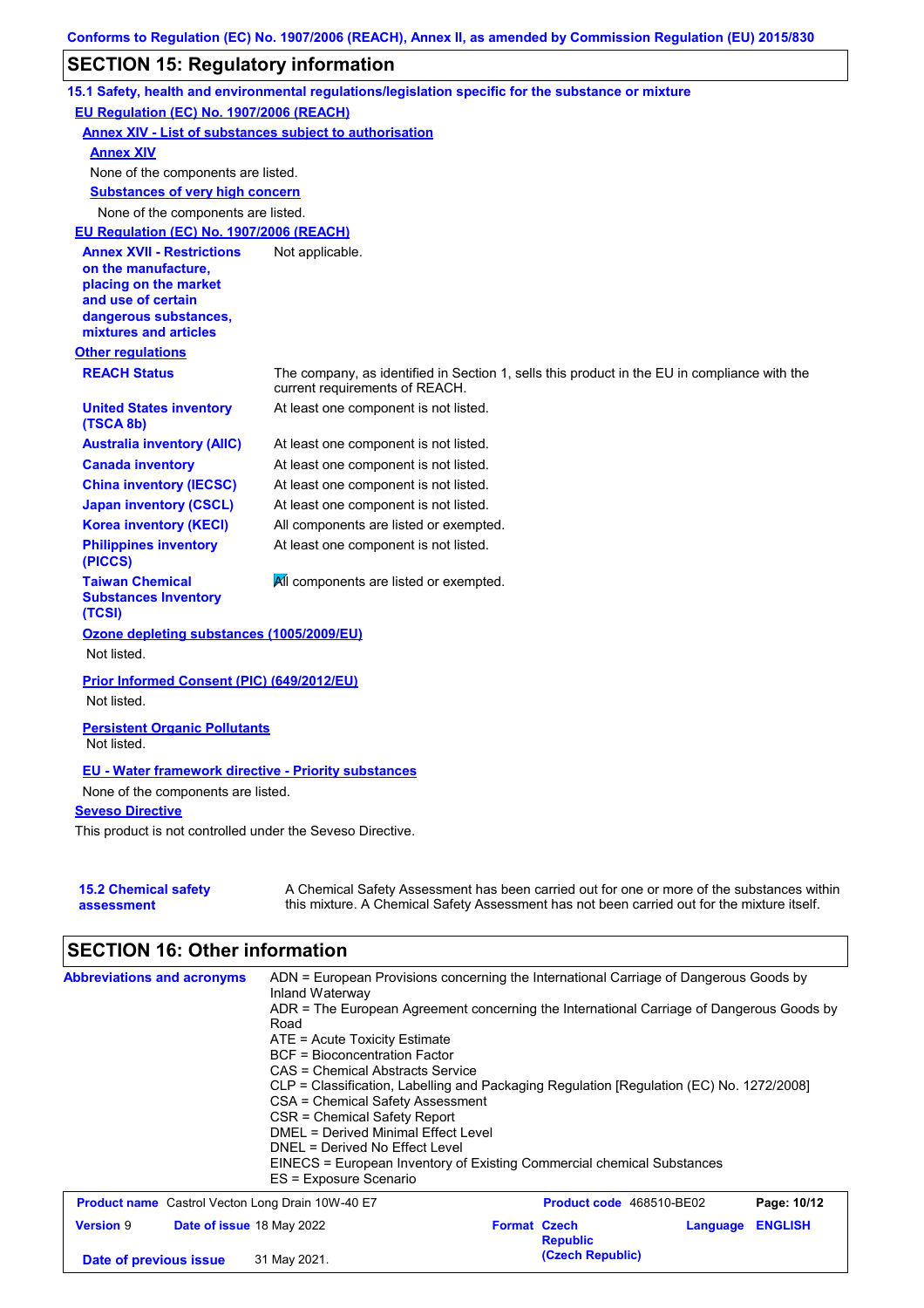### **SECTION 16: Other information**

| EUH statement = CLP-specific Hazard statement                                           |
|-----------------------------------------------------------------------------------------|
| EWC = European Waste Catalogue                                                          |
| GHS = Globally Harmonized System of Classification and Labelling of Chemicals           |
| IATA = International Air Transport Association                                          |
| IBC = Intermediate Bulk Container                                                       |
| <b>IMDG</b> = International Maritime Dangerous Goods                                    |
| LogPow = logarithm of the octanol/water partition coefficient                           |
| MARPOL = International Convention for the Prevention of Pollution From Ships, 1973 as   |
| modified by the Protocol of 1978. ("Marpol" = marine pollution)                         |
| OECD = Organisation for Economic Co-operation and Development                           |
| PBT = Persistent, Bioaccumulative and Toxic                                             |
| <b>PNEC</b> = Predicted No Effect Concentration                                         |
| REACH = Registration, Evaluation, Authorisation and Restriction of Chemicals Regulation |
| [Regulation (EC) No. 1907/2006]                                                         |
| RID = The Regulations concerning the International Carriage of Dangerous Goods by Rail  |
| <b>RRN = REACH Registration Number</b>                                                  |
| SADT = Self-Accelerating Decomposition Temperature                                      |
| SVHC = Substances of Very High Concern                                                  |
| STOT-RE = Specific Target Organ Toxicity - Repeated Exposure                            |
| STOT-SE = Specific Target Organ Toxicity - Single Exposure                              |
| TWA = Time weighted average                                                             |
| $UN = United Nations$                                                                   |
| UVCB = Complex hydrocarbon substance                                                    |
| VOC = Volatile Organic Compound                                                         |
| vPvB = Very Persistent and Very Bioaccumulative                                         |
| Varies = may contain one or more of the following 64741-88-4 / RRN 01-2119488706-23,    |
| 64741-89-5 / RRN 01-2119487067-30, 64741-95-3 / RRN 01-2119487081-40, 64741-96-4/ RRN   |
| 01-2119483621-38, 64742-01-4 / RRN 01-2119488707-21, 64742-44-5 / RRN                   |
| 01-2119985177-24, 64742-45-6, 64742-52-5 / RRN 01-2119467170-45, 64742-53-6 / RRN       |
| 01-2119480375-34, 64742-54-7 / RRN 01-2119484627-25, 64742-55-8 / RRN                   |
| 01-2119487077-29, 64742-56-9 / RRN 01-2119480132-48, 64742-57-0 / RRN                   |
| 01-2119489287-22, 64742-58-1, 64742-62-7 / RRN 01-2119480472-38, 64742-63-8,            |
| 64742-65-0 / RRN 01-2119471299-27, 64742-70-7 / RRN 01-2119487080-42, 72623-85-9 /      |
| RRN 01-2119555262-43, 72623-86-0 / RRN 01-2119474878-16, 72623-87-1 / RRN               |
| 01-2119474889-13                                                                        |

#### **Procedure used to derive the classification according to Regulation (EC) No. 1272/2008 [CLP/GHS]**

| <b>Classification</b>                                  |                                                                                               | <b>Justification</b>                                                                                                                                                                                                                                                                                  |
|--------------------------------------------------------|-----------------------------------------------------------------------------------------------|-------------------------------------------------------------------------------------------------------------------------------------------------------------------------------------------------------------------------------------------------------------------------------------------------------|
| Not classified.                                        |                                                                                               |                                                                                                                                                                                                                                                                                                       |
| <b>Full text of abbreviated H</b><br><b>statements</b> | H304<br>H315<br>H317<br>H318<br>H373<br>H411                                                  | May be fatal if swallowed and enters airways.<br>Causes skin irritation.<br>May cause an allergic skin reaction.<br>Causes serious eye damage.<br>May cause damage to organs through prolonged or repeated<br>exposure.<br>Toxic to aquatic life with long lasting effects.                           |
| <b>Full text of classifications</b><br>[CLP/GHS]       | Aquatic Chronic 2<br>Asp. Tox. 1<br>Eye Dam. 1<br>Skin Irrit, 2<br>Skin Sens, 1B<br>STOT RE 2 | LONG-TERM (CHRONIC) AQUATIC HAZARD - Category 2<br><b>ASPIRATION HAZARD - Category 1</b><br>SERIOUS EYE DAMAGE/EYE IRRITATION - Category 1<br>SKIN CORROSION/IRRITATION - Category 2<br>SKIN SENSITISATION - Category 1B<br>SPECIFIC TARGET ORGAN TOXICITY - REPEATED<br><b>EXPOSURE - Category 2</b> |
| <b>History</b>                                         |                                                                                               |                                                                                                                                                                                                                                                                                                       |
| Date of issue/Date of<br><b>revision</b>               | 18/05/2022.                                                                                   |                                                                                                                                                                                                                                                                                                       |
| Date of previous issue                                 | 31/05/2021.                                                                                   |                                                                                                                                                                                                                                                                                                       |

**Prepared by Product Stewardship** 

#### **Indicates information that has changed from previously issued version.**

#### **Notice to reader**

All reasonably practicable steps have been taken to ensure this data sheet and the health, safety and environmental information contained in it is accurate as of the date specified below. No warranty or representation, express or implied is made as to the accuracy or completeness of the data and information in this data sheet.

The data and advice given apply when the product is sold for the stated application or applications. You should not use the product other than for the stated application or applications without seeking advice from BP Group.

It is the user's obligation to evaluate and use this product safely and to comply with all applicable laws and regulations. The BP

| <b>Product name</b> Castrol Vecton Long Drain 10W-40 E7 |  | <b>Product code</b> 468510-BE02  |                     | Page: 11/12      |                         |  |
|---------------------------------------------------------|--|----------------------------------|---------------------|------------------|-------------------------|--|
| <b>Version 9</b>                                        |  | <b>Date of issue 18 May 2022</b> | <b>Format Czech</b> | <b>Republic</b>  | <b>Language ENGLISH</b> |  |
| Date of previous issue                                  |  | 31 May 2021.                     |                     | (Czech Republic) |                         |  |